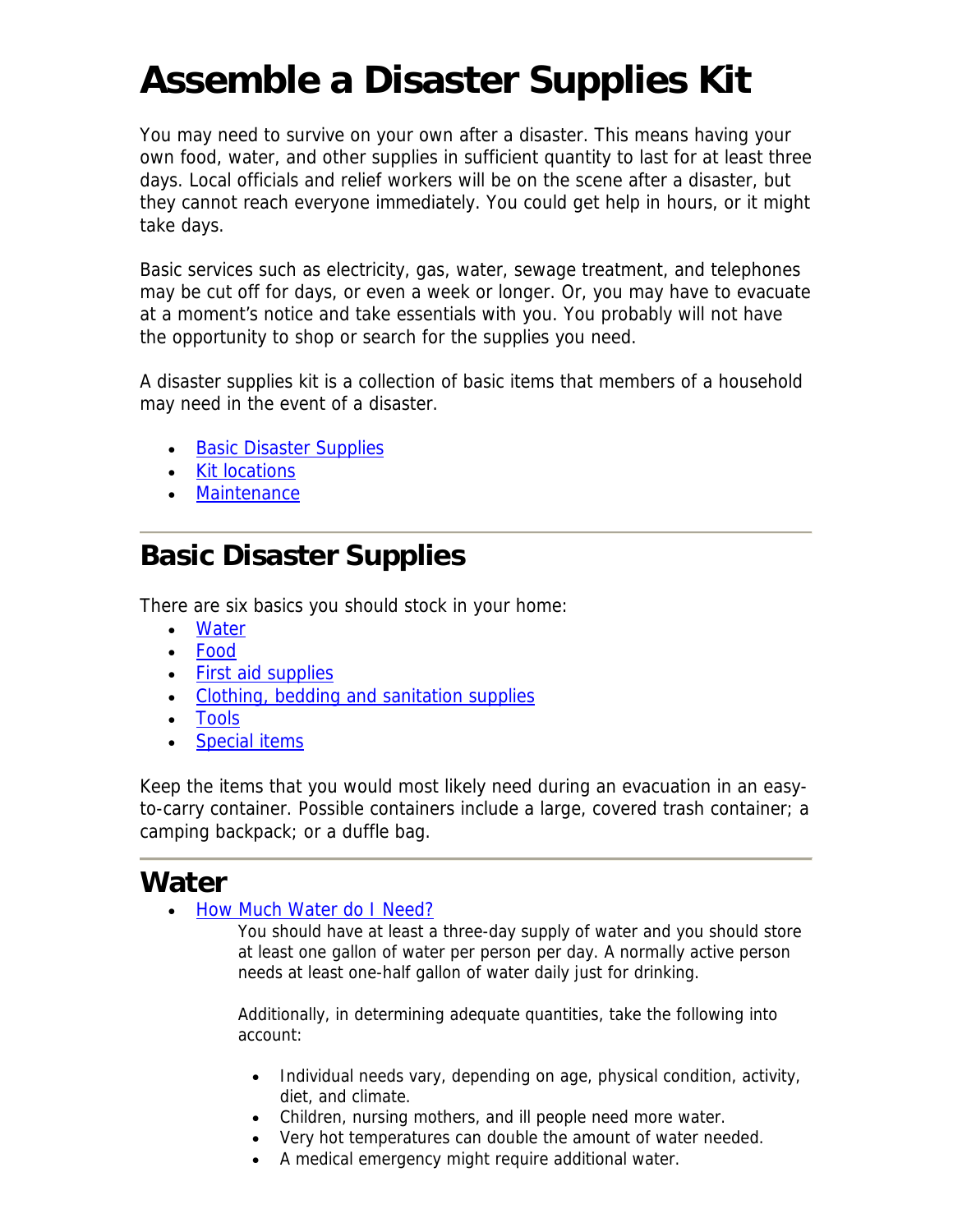### • [How Should I Store Water?](http://www.fema.gov/plan/prepare/water.shtm#1#1)

To prepare safest and most reliable emergency supply of water, it is recommended you purchase commercially bottled water. Keep bottled water in its original container and do not open it until you need to use it.

Observe the expiration or "use by" date.

#### **If You are Preparing Your Own Containers of Water**

It is recommended you purchase food-grade water storage containers from surplus or camping supplies stores to use for water storage. Before filling with water, thoroughly clean the containers with dishwashing soap and water, and rinse completely so there is no residual soap. Follow directions below on filling the container with water.

If you choose to use your own storage containers, choose two-liter plastic soft drink bottles – not plastic jugs or cardboard containers that have had milk or fruit juice in them. Milk protein and fruit sugars cannot be adequately removed from these containers and provide an environment for bacterial growth when water is stored in them. Cardboard containers also leak easily and are not designed for long-term storage of liquids. Also, do not use glass containers, because they can break and are heavy.

If storing water in plastic soda bottles, follow these steps thoroughly clean the bottles with dishwashing soap and water, and rinse completely so there is no residual soap. Sanitize the bottles by adding a solution of 1 teaspoon of non-scented liquid household chlorine bleach to a quart of water. Swish the sanitizing solution in the bottle so that it touches all surfaces. After sanitizing the bottle, thoroughly rinse out the sanitizing solution with clean water.

### • [Filling Water Containers](http://www.fema.gov/plan/prepare/water.shtm#3#3)

Fill the bottle to the top with regular tap water. If the tap water has been commercially treated from a water utility with chlorine, you do not need to add anything else to the water to keep it clean. If the water you are using comes from a well or water source that is not treated with chlorine, add two drops of non-scented liquid household chlorine bleach to the water. Tightly close the container using the original cap. Be careful not to contaminate the cap by touching the inside of it with your finger. Place a date on the outside of the container so that you know when you filled it. Store in a cool, dark place.

Replace the water every six months if not using commercially bottled water.

## **FOOD**

Store at least a three-day supply of non-perishable food. Select foods that require no refrigeration, preparation or cooking and little or no water. If you must heat food, pack a can of sterno. Select food items that are compact and lightweight. Avoid foods that will make you thirsty. Choose salt-free crackers, whole grain cereals, and canned foods with high liquid content.

\*Include a selection of the following foods in your Disaster Supplies Kit: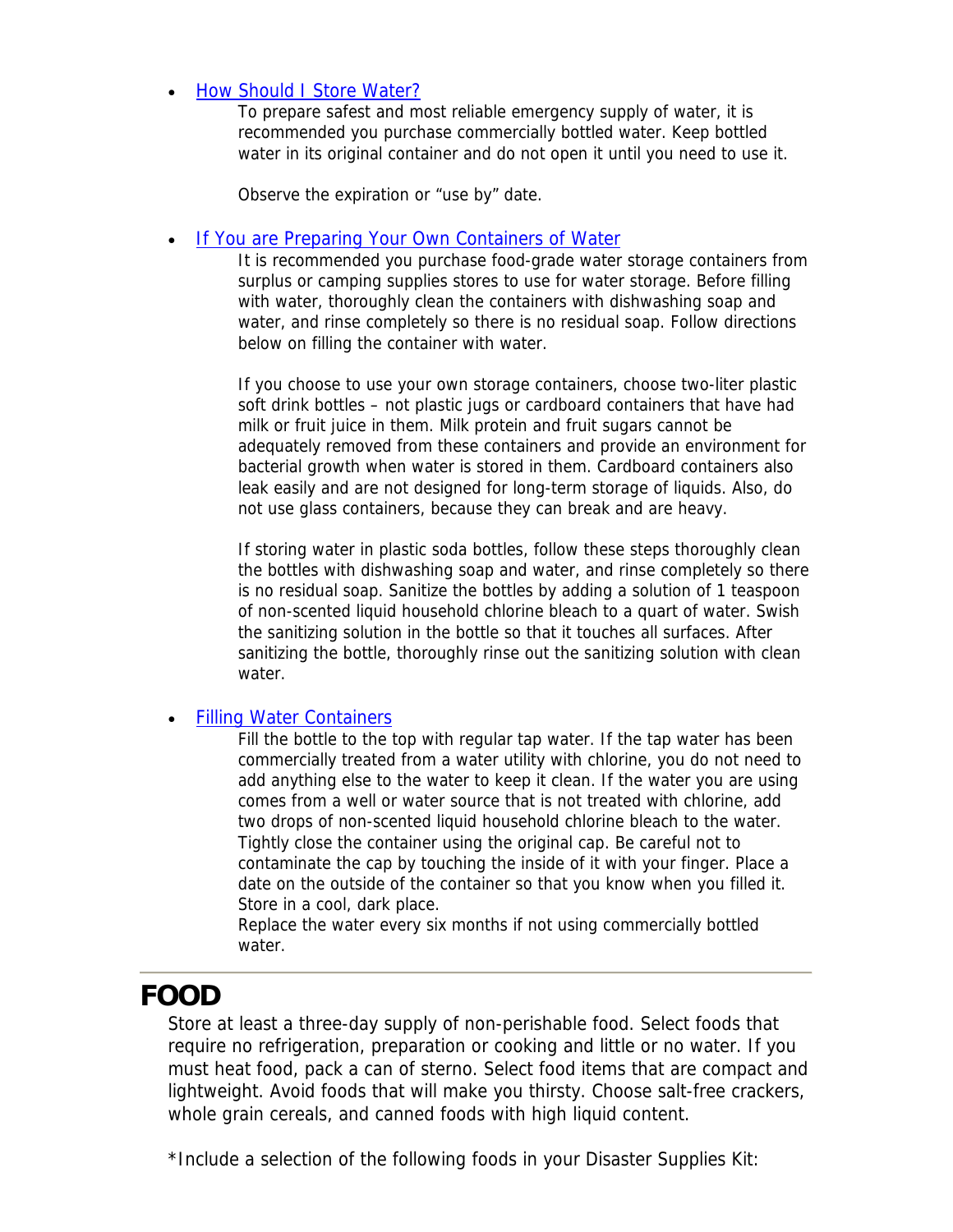Note: Be sure to include a manual can opener.

- Ready-to-eat canned meats, fruits and vegetables
- Canned juices, milk, soup (if powdered, store extra water)
- Staples--sugar, salt, pepper
- High energy foods--peanut butter, jelly, crackers, granola bars, trail mix
- Vitamins
- Foods for infants, elderly persons or persons with special dietary needs
- Comfort/stress foods--cookies, hard candy, sweetened cereals, lollipops, instant coffee, tea bags

## **First Aid Kit**

Assemble a first aid kit for your home and one for each car. A first aid kit\* should include:

- Sterile adhesive bandages in assorted sizes
- 2-inch sterile gauze pads (4-6)
- 4-inch sterile gauze pads (4-6)
- Hypoallergenic adhesive tape
- Triangular bandages (3)
- 2-inch sterile roller bandages (3 rolls)
- 3-inch sterile roller bandages (3 rolls)
- Scissors
- Tweezers
- Needle
- Moistened towelettes
- Antiseptic
- Thermometer
- Tongue blades (2)
- Tube of petroleum jelly or other lubricant
- Assorted sizes of safety pins
- Cleansing agent/soap
- Latex gloves (2 pair) Sunscreen

#### **Non-prescription drugs**

- Aspirin or nonaspirin pain reliever
- Anti-diarrhea medication
- Antacid (for stomach upset)
- Syrup of Ipecac (use to induce vomiting if advised by the Poison Control Center)
- Laxative
- Activated charcoal (use if advised by the Poison Control Center)

[Contact your local American Red Cross chapter](http://www.redcross.org/where/where.html) to obtain a basic first aid manual.

# **Clothing, Bedding and Sanitation Supplies**

### **Clothing and Bedding**

If you live in a cold climate, you must think about warmth. It is possible that you will not have heat.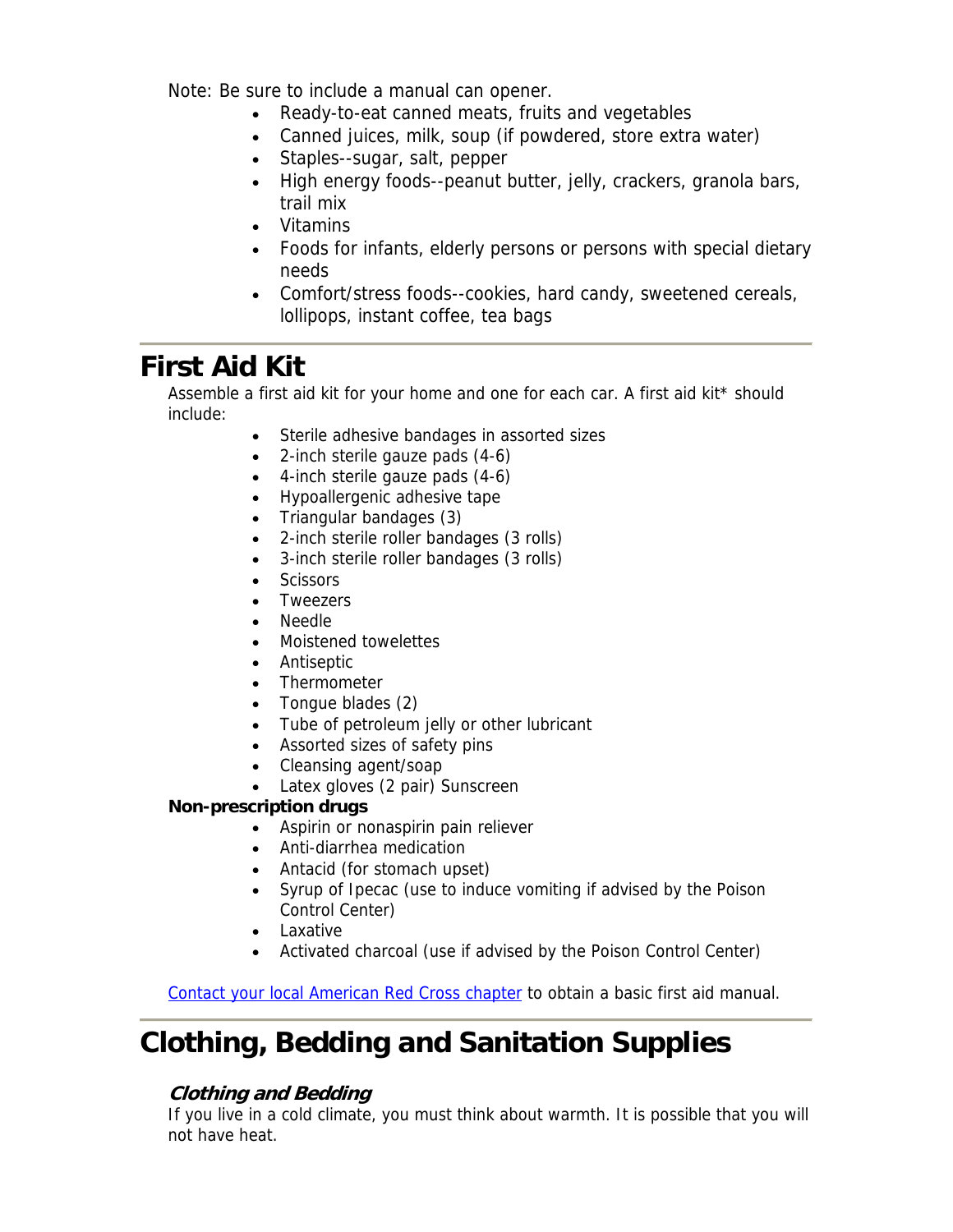\*Include at least one complete change of clothing and footwear per person.

- Jacket or coat
- Long pants
- Long sleeve shirt
- Sturdy shoes or work boots
- Hat, gloves and scarf
- Rain gear
- Thermal underwear
- Blankets or sleeping bags
- Sunglasses

#### **Sanitation**

- Toilet paper
- Soap, liquid detergent
- Feminine supplies
- Personal hygiene items
- Plastic garbage bags, ties (for personal sanitation uses)
- Plastic bucket with tight lid
- Disinfectant
- Household chlorine bleach

### **Tools**

- Mess kits, or paper cups, plates and plastic utensils
- [Emergency preparedness manual](http://www.fema.gov/areyouready/)
- Portable, battery-operated radio or television and extra batteries
- Flashlight and extra batteries
- Cash or traveler's checks, change
- Nonelectric can opener, utility knife
- Fire extinguisher: small canister, ABC type
- Tube tent
- Pliers
- Tape
- Compass
- Matches in a waterproof container
- Aluminum foil
- Plastic storage containers
- Signal flare
- Paper, pencil
- Needles, thread
- Medicine dropper
- Shut-off wrench, to turn off household gas and water
- Whistle
- Plastic sheeting
- Map of the area (for locating shelters)

## **Special Items**

Remember family members with special needs, such as infants and elderly or disabled persons.

- **For Baby**
	- o Formula
	- o Diapers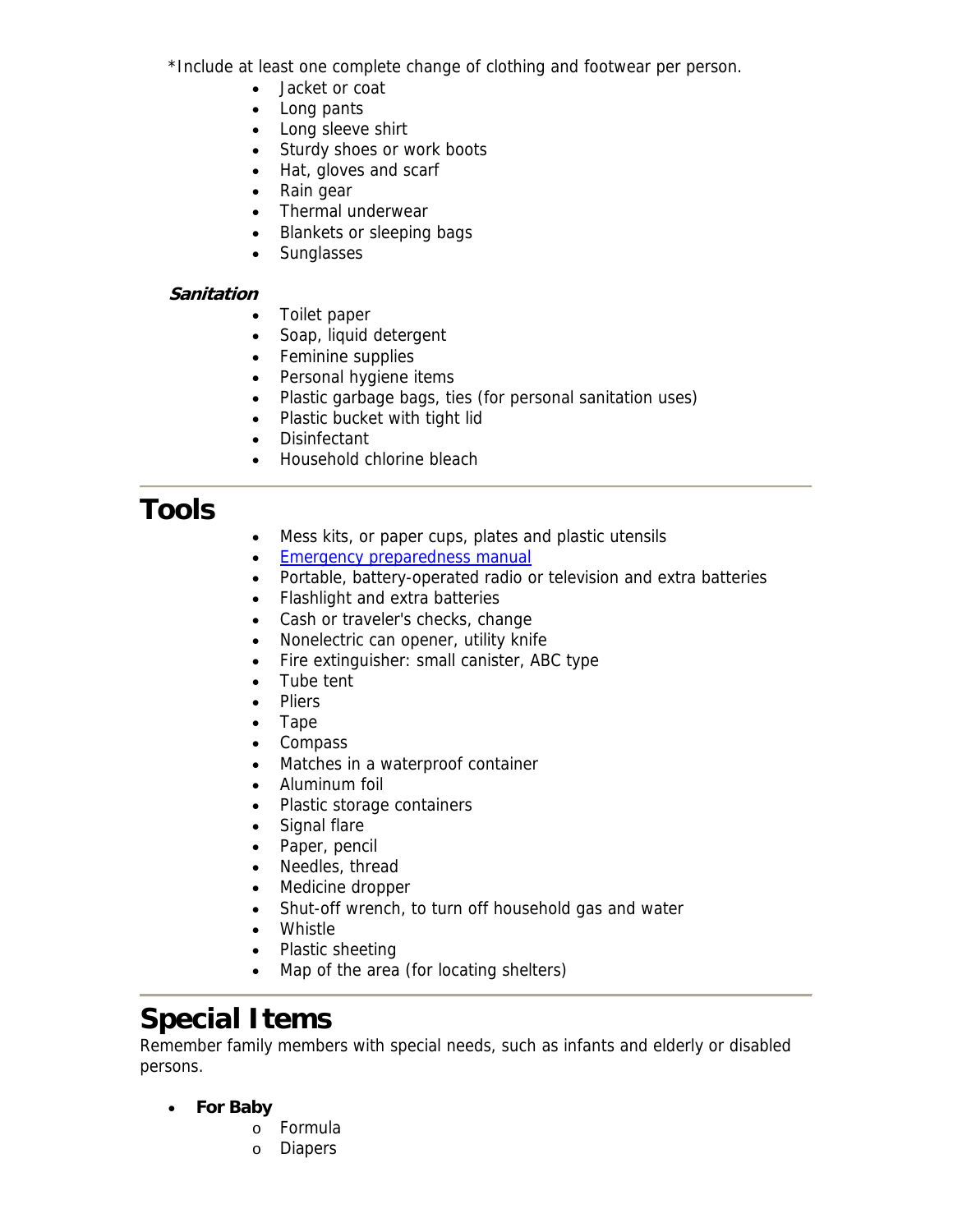- o Bottles
- o Pacifiers
- o Powdered milk
- o Medications

### • **For Adults**

- o Heart and high blood pressure medication
- o Insulin
- o Prescription drugs
- o Denture needs
- o Contact lenses and supplies
- o Extra eye glasses
- o Hearing aid batteries

### • **Important Family Documents**

- o Keep these records in a waterproof, portable container.
- o Will, insurance policies, contracts, deeds, stocks and bonds
- o Photo IDs, passports, social security cards, immunization records
- o Bank account numbers
- o Credit card account numbers and companies
- o Inventory of valuable household goods, important telephone numbers
- o Family records (birth, marriage, death certificates)
- o Photocopies of credit and identification cards
- **Cash and coins.**
- **Entertainment--games and books.**

# **Disaster Supplies Kit Locations**

### **Home**

- Your disaster supplies kit should contain essential food, water, and supplies for at least three days.
- Keep this kit in a designated place and have it ready in case you have to leave your home quickly. Make sure all family members know where the kit is kept.
- Additionally, you may want to consider having supplies for sheltering for up to two weeks.

**Work** 

- This kit should be in one container, and ready to "grab and go" in case you are evacuated from your workplace.
- Make sure you have food and water in the kit. Also, be sure to have comfortable walking shoes at your workplace in case an evacuation requires walking long distances.

**Car** 

- In case you are stranded, keep a kit of emergency supplies in your car.
- This kit should contain food, water, first aid supplies, flares, jumper cables, and seasonal supplies.